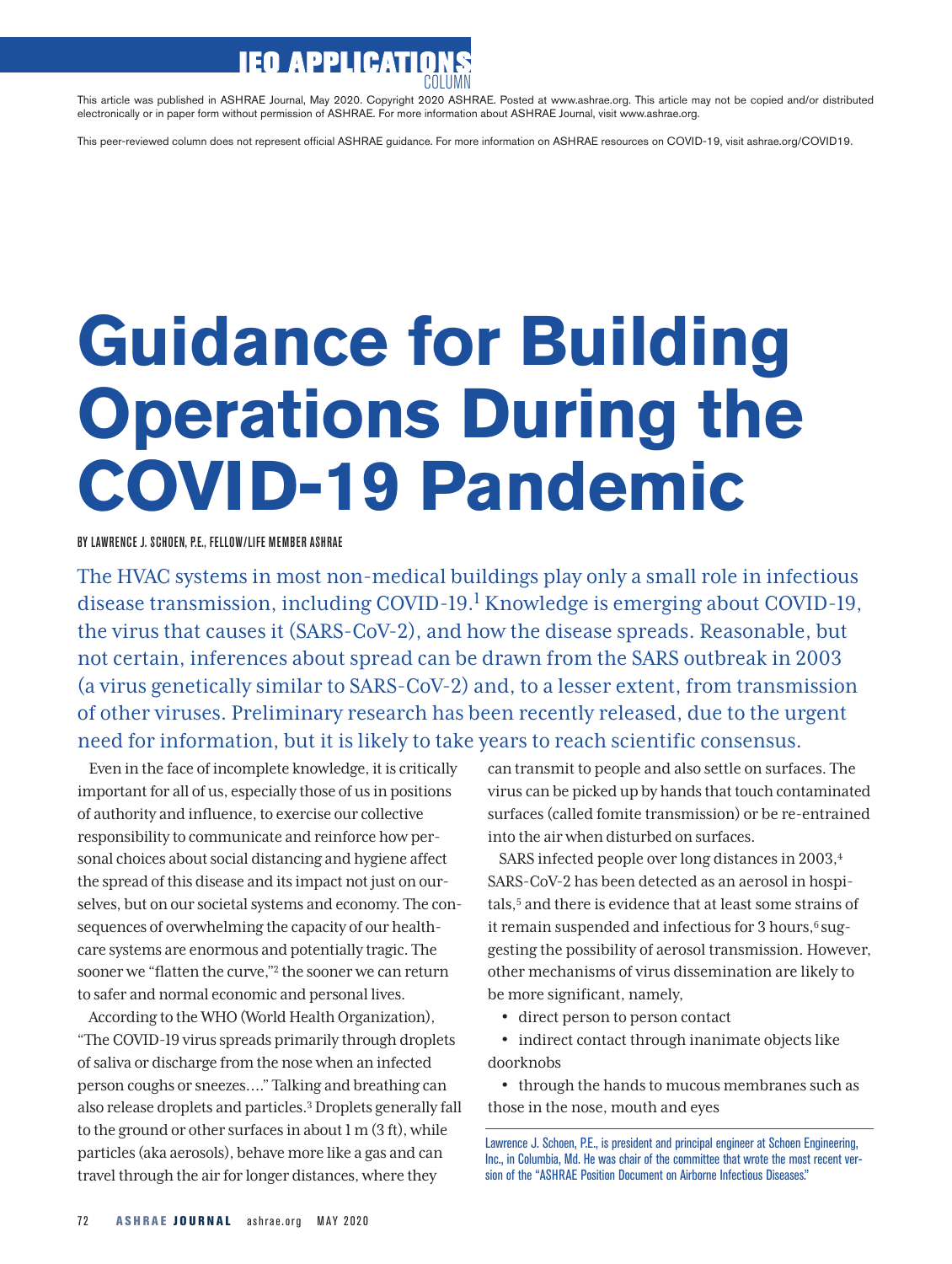• droplets and possibly particles spread between people in close proximity.

 For this reason, basic principles of social distancing (1 to 2 m or 3 to 6.5 ft), surface cleaning and disinfection, handwashing and other strategies of good hygiene are far more important than anything related to the HVAC system.7 In the middle-Atlantic region of the United States where I work, malls, museums, theaters, gyms and other places where groups of people gather are closed and there are "stay at home"8 orders. This is a "game" of chance, and the fewer individuals who come in close contact with each other, the lower the probability for spread of the disease. Since symptoms do not become apparent for days or weeks, each of us must behave as though we are infected.

Other public buildings, considered essential to varying degrees, remain open. These include food, hardware and drug stores, and of course, hospital and health-care facilities (which are beyond the scope of this article). Anecdotally, some universities are allowing some or all faculty, staff and graduate students to conduct essential research and online classes. Banks and other service organizations are open to staff and are receiving customers by appointment only, and private and government workplaces are open with work at home for some or all encouraged or mandated.

For those buildings that remain open, in addition to the policies described above, non-HVAC actions include:

• Increase disinfection of frequently touched surfaces.<sup>9</sup>

• Install more hand sanitation dispensers, assuming they can be procured.

• Supervise or shut down food preparation and warming areas, including the office pantry and coffee station.

• Close or post warning signs at water fountains in favor of bottle filling stations and sinks, or even better, encourage employees to bring their water from home.

Once the basics above are covered, a few actions related to HVAC systems are suggested, in case some spread of the virus can be affected:

• Increase outdoor air ventilation (use caution in highly polluted areas); with a lower population in the building, this increases the effective dilution ventilation per person.

• Disable demand-controlled ventilation (DCV).

• Further open minimum outdoor air dampers, as high as 100%, thus eliminating recirculation (in the mild weather season, this need not affect thermal comfort or humidity, but clearly becomes more difficult in extreme weather).

• Improve central<sup>10</sup> air filtration to the MERV-13<sup>11</sup> or the highest compatible with the filter rack, and seal edges of the filter<sup>12</sup> to limit bypass.

• Keep systems running longer hours, if possible 24/7, to enhance the two actions above.

• Consider portable room air cleaners with HEPA filters.

• Consider UVGI (ultraviolet germicidal irradiation), protecting occupants from radiation,<sup>13</sup> particularly in high-risk spaces such as waiting rooms, prisons and shelters.

Construction sites present unique challenges. Much, but not all, construction work has the recommended social distancing; much, but not all, is outdoors or in partially enclosed and therefore well-ventilated buildings; and many, but not all, workers already use personal protective equipment such as masks $14$  and gloves. Governments in some locations have mandated closure of construction sites, while in others work proceeds.15 Engineers who perform field observations, commissioning or special inspections must consider what work can be postponed, performed remotely, or conducted using photographic documentation, and what personal precautions to take when site visitation is unavoidable.

If you, the reader, are called upon to advise building operators, please use the above general guidance, and be sure to combine it with knowledge of the specific HVAC system type in a building and the purpose and use of the facility. Like all hazards, risk can be reduced but not eliminated, so be sure to communicate the limitations of the HVAC system and our current state of knowledge about the virus and its spread.

 We all have a role to play to control the spread of this disease. HVAC is part of it and even more significant are social distancing, hygiene and the influence we can have on personal behavior.

Thanks to William P. Bahnfleth, Ph.D., P.E., Presidential Member/Fellow ASHRAE, Lew Harriman, Fellow ASHRAE, Yuguo Li, Ph.D., Fellow ASHRAE, Andrew K. Persily, Ph.D., Fellow ASHRAE, and Pawel Wargocki, Ph.D., Member ASHRAE for their review of preliminary drafts of this article. Any errors that remain are the author's alone.

## **Endnotes**

1. According to the WHO, COVID-19 is the name given on February 11, 2020 by the ICTV (International Committee on Taxonomy